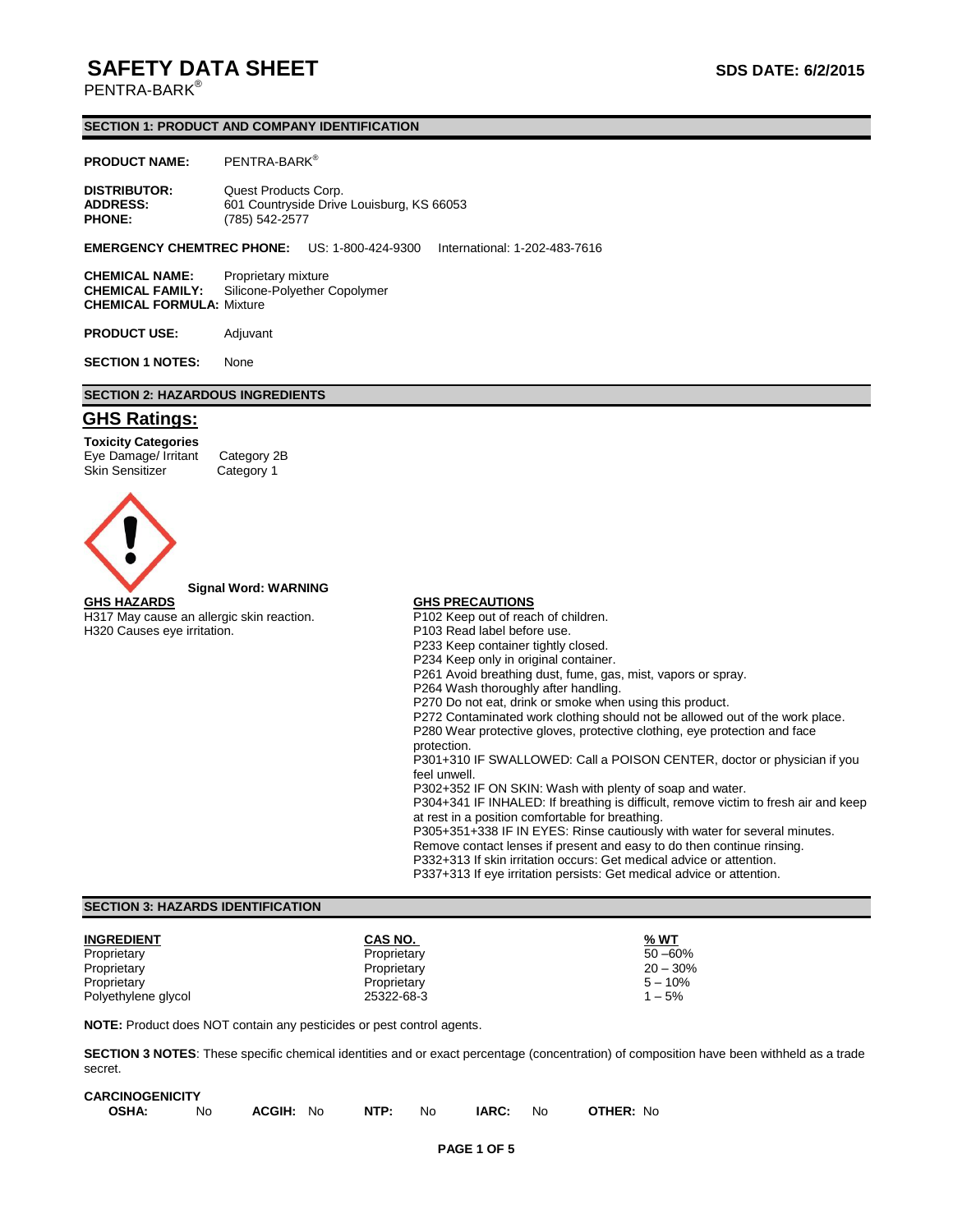# **SAFETY DATA SHEET SAFETY DATA** SUBLET

PENTRA-BARK®

## **SECTION 4: FIRST AID MEASURES**

### *Have the product container with you when calling a poison control center or doctor, or going for treatment.*

*IF IN EYES:* Rinse cautiously with water for several minutes. Remove contact lenses if present, after the first 5 minutes, then continue cautiously rinsing eye. If eye irritation persists: Get medical advice or attention.

*IF ON SKIN OR CLOTHING:* Take off contaminated clothing and wash it before reuse. Wash skin with plenty of soap and water. If skin irritation occurs: Get medical advice or attention*.*

*IF SWALLOWED:* Unless advised otherwise by a poison control center or doctor, have person rinse mouth with water, if able. Do not give anything by mouth to an unconscious person.

*IF INHALED:* If breathing is difficult, remove person to fresh air and keep at rest in a position comfortable for breathing. If person is not breathing, call 911 or an ambulance, and then give artificial respiration, preferably mouth to mouth if possible.

### **NOTES TO PHYSICIANS OR FIRST AID PROVIDERS**:

**SECTION 4 NOTES:** None

| <b>SECTION 5: FIRE FIGHTING MEASURES</b>                                                                                                                                                                                                                                                                                                                                                    |                                                                                                                                                                                                                                                                                                                |                                                                                                                                                                                                                                                                             |                                                |   |                                                                                                                                                              |  |  |
|---------------------------------------------------------------------------------------------------------------------------------------------------------------------------------------------------------------------------------------------------------------------------------------------------------------------------------------------------------------------------------------------|----------------------------------------------------------------------------------------------------------------------------------------------------------------------------------------------------------------------------------------------------------------------------------------------------------------|-----------------------------------------------------------------------------------------------------------------------------------------------------------------------------------------------------------------------------------------------------------------------------|------------------------------------------------|---|--------------------------------------------------------------------------------------------------------------------------------------------------------------|--|--|
| <b>NFPA HAZARD CLASSIFICATION</b><br><b>HEALTH:</b><br>$\mathbf 1$                                                                                                                                                                                                                                                                                                                          | <b>FLAMMABILITY:</b>                                                                                                                                                                                                                                                                                           | $\Omega$                                                                                                                                                                                                                                                                    | <b>REACTIVITY:</b>                             | 0 | OTHER: -                                                                                                                                                     |  |  |
| IN CASE OF FIRE:                                                                                                                                                                                                                                                                                                                                                                            |                                                                                                                                                                                                                                                                                                                |                                                                                                                                                                                                                                                                             |                                                |   | Use carbon dioxide or dry chemical for small fires and water fog or foam (alcohol,<br>polymer, or ordinary) for large fires. Water stream may spread flames. |  |  |
| <b>SPECIAL FIRE FIGHTING PROCEDURES:</b>                                                                                                                                                                                                                                                                                                                                                    |                                                                                                                                                                                                                                                                                                                | Use alcohol-type or universal-type foams on larger fires. Smaller fires should be<br>extinguished with carbon dioxide or dry chemical. Do not use water or foam directly on the<br>fire. Use self-contained breathing apparatus with fighting any fire in an enclosed area. |                                                |   |                                                                                                                                                              |  |  |
| UNUSUAL FIRE AND EXPLOSION HAZARDS:                                                                                                                                                                                                                                                                                                                                                         |                                                                                                                                                                                                                                                                                                                |                                                                                                                                                                                                                                                                             | Do not use water or foam directly on the fire. |   |                                                                                                                                                              |  |  |
| <b>HAZARDOUS DECOMPOSITION PRODUCTS:</b>                                                                                                                                                                                                                                                                                                                                                    | None                                                                                                                                                                                                                                                                                                           |                                                                                                                                                                                                                                                                             |                                                |   |                                                                                                                                                              |  |  |
| <b>SECTION 5 NOTES:</b>                                                                                                                                                                                                                                                                                                                                                                     |                                                                                                                                                                                                                                                                                                                | None                                                                                                                                                                                                                                                                        |                                                |   |                                                                                                                                                              |  |  |
| <b>SECTION 6: ACCIDENTAL RELEASE MEASURES</b>                                                                                                                                                                                                                                                                                                                                               |                                                                                                                                                                                                                                                                                                                |                                                                                                                                                                                                                                                                             |                                                |   |                                                                                                                                                              |  |  |
| <b>ACCIDENTAL RELEASE MEASURES:</b> Surround and absorb all spills. Material should be collected and disposed in proper manner. Dike the<br>area to prevent spill from spreading. Soak up spill with a suitable absorbent such as clay, sawdust or<br>kitty litter. Sweep up absorbed material and place in a chemical waste container for disposal. Wear<br>suitable protective equipment. |                                                                                                                                                                                                                                                                                                                |                                                                                                                                                                                                                                                                             |                                                |   |                                                                                                                                                              |  |  |
| <b>SECTION 6 NOTES:</b>                                                                                                                                                                                                                                                                                                                                                                     | None                                                                                                                                                                                                                                                                                                           |                                                                                                                                                                                                                                                                             |                                                |   |                                                                                                                                                              |  |  |
| <b>SECTION 7: HANDLING AND STORAGE</b>                                                                                                                                                                                                                                                                                                                                                      |                                                                                                                                                                                                                                                                                                                |                                                                                                                                                                                                                                                                             |                                                |   |                                                                                                                                                              |  |  |
| <b>HANDLING</b>                                                                                                                                                                                                                                                                                                                                                                             | Keep out of reach of children. Read label before use. Do not eat, drink or smoke when using this product. Wash<br>hands thoroughly after handling. Contaminated work clothing should not be allowed out of the work place. Wear<br>protective gloves, protective clothing, eye protection and face protection. |                                                                                                                                                                                                                                                                             |                                                |   |                                                                                                                                                              |  |  |
| <b>STORAGE:</b>                                                                                                                                                                                                                                                                                                                                                                             | Store in a cool well-ventilated place. Keep in original container tightly closed. Do not reuse empty container. Do<br>not store with food, feed, or other material to be used or consumed by humans or animals. Do not contaminate<br>water supplies. For optimal storage, store between 40° and 90° F.        |                                                                                                                                                                                                                                                                             |                                                |   |                                                                                                                                                              |  |  |
| <b>SECTION 7 NOTES:</b>                                                                                                                                                                                                                                                                                                                                                                     | None                                                                                                                                                                                                                                                                                                           |                                                                                                                                                                                                                                                                             |                                                |   |                                                                                                                                                              |  |  |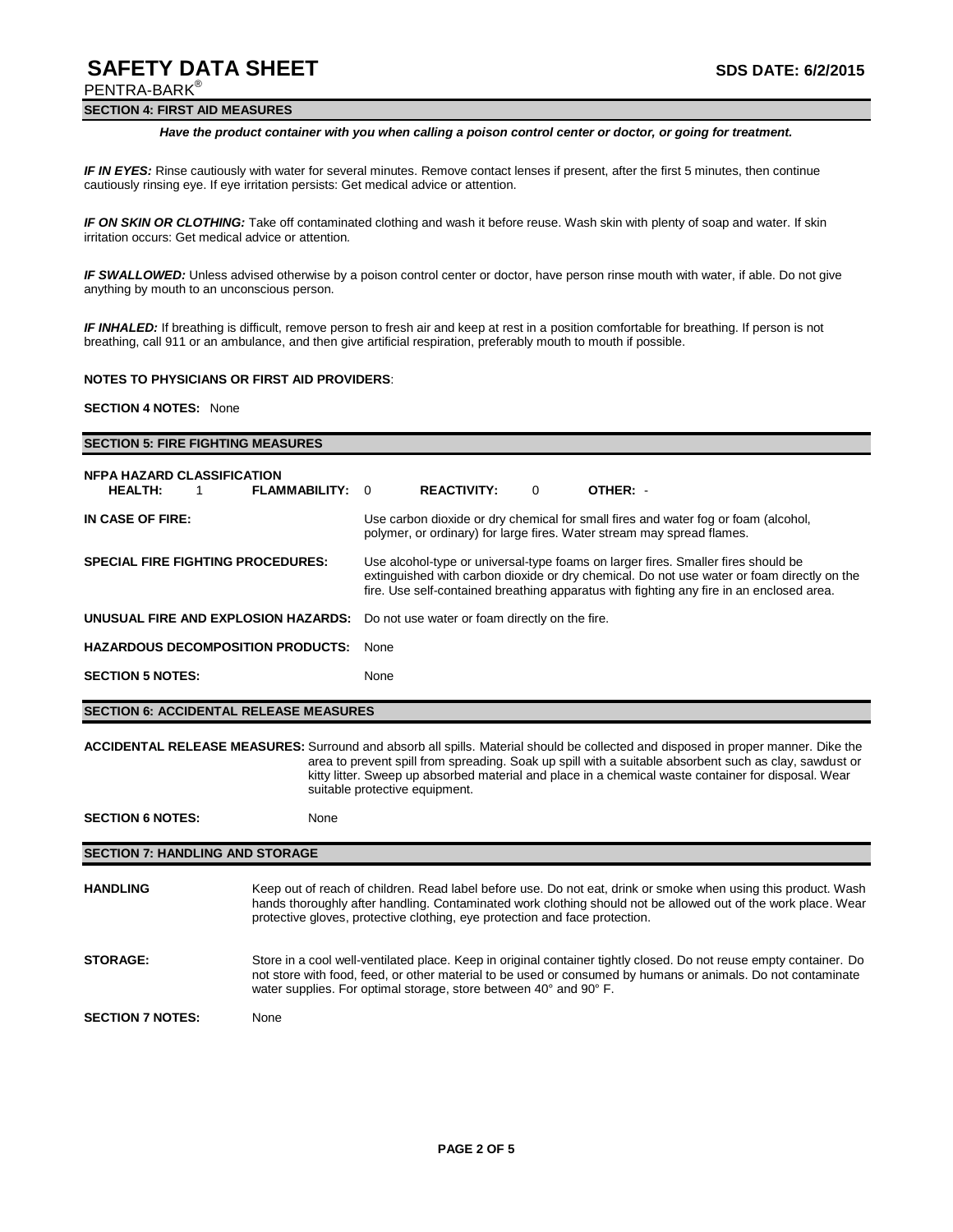# **SAFETY DATA SHEET** SAFETY DATA SHEET

PENTRA-BARK®

# **SECTION 8: EXPOSURE CONTROLS/PERSONAL PROTECTION**

## **Contains no substances with occupational exposure limit values.**

| <b>VENTILATION:</b>                                                                                | Normal room ventilation (mechanical) or outdoor use should be satisfactory.                                                                                                                  |  |  |  |
|----------------------------------------------------------------------------------------------------|----------------------------------------------------------------------------------------------------------------------------------------------------------------------------------------------|--|--|--|
| <b>RESPIRATORY PROTECTION:</b>                                                                     | Wear a NIOSH/OSHA approved respirator, approved for use with propionic acid, if necessary.                                                                                                   |  |  |  |
| <b>EYE PROTECTION:</b>                                                                             | Chemical goggles and face shield.                                                                                                                                                            |  |  |  |
| <b>SKIN PROTECTION:</b>                                                                            | Impervious gloves, long-sleeved shirts and pants.                                                                                                                                            |  |  |  |
| OTHER PROTECTIVE CLOTHING OR EQUIPMENT:<br>Eye wash and safety shower should be easily accessible. |                                                                                                                                                                                              |  |  |  |
| <b>WORK HYGIENIC PRACTICES:</b>                                                                    | Wash thoroughly with soap and water after handling product and before eating, drinking, or using<br>tobacco products. Clean affected clothing, shoes, and protective equipment before reuse. |  |  |  |
| <b>EXPOSURE GUIDELINES:</b>                                                                        | If exposed, see section 4 for acute exposure first aid.                                                                                                                                      |  |  |  |
| <b>SECTION 8 NOTES:</b>                                                                            | None                                                                                                                                                                                         |  |  |  |

# **SECTION 9: PHYSICAL AND CHEMICAL PROPERTIES**

| <b>APPEARANCE:</b>                | Clear to amber liquid              | FLAMMABLE LIMITS IN AIR, UPPER: Unknown<br>(% BY VOLUME)    | LOWER: Unknown                               |
|-----------------------------------|------------------------------------|-------------------------------------------------------------|----------------------------------------------|
| ODOR:<br><b>ORDER THRESHOLD;</b>  | Slight polyether odor<br>Not known | <b>VAPOR PRESSURE (mmHg):</b>                               | @ Unknown<br>F: Unknown                      |
| <b>PHYSICAL STATE:</b>            | Liquid                             |                                                             | C: Unknown                                   |
| pH AS SUPPLIED:<br>pH (Other):    | Not applicable                     | VAPOR DENSITY (AIR = 1):                                    | @ Unknown<br><b>F:</b> Unknown<br>C: Unknown |
| <b>INITIAL BOILING POINT:</b>     | F: Unknown<br>C: Unknown           | <b>RELATIVE DENSITY:</b>                                    | 1.034 to 1.066                               |
| <b>BOILING POINT RANGE:</b>       | F: Unknown<br>C: Unknown           | <b>EVAPORATION RATE:</b><br><b>BASIS</b> (butyl acetate=1): | <b>Unknown</b>                               |
| <b>MELTING POINT:</b>             | F: Unknown<br>C: Unknown           | <b>SOLUBILITY IN WATER:</b>                                 | Soluble                                      |
| <b>FREEZING POINT:</b>            | F: Unknown<br>C: Unknown           | <b>PARTITION COEFFICIENT:</b> (n-octanol/water): Unknown    |                                              |
| <b>FLASH POINT:</b>               | F: > 200                           | <b>AUTO-IGNITION TEMPERATURE:</b>                           | Unknown                                      |
|                                   | C: >93                             | <b>DECOMPOSITION TEMPERATURE:</b>                           | Unknown                                      |
| <b>METHOD USED:</b>               | <b>PMCC</b>                        | <b>VISCOSITY:</b>                                           | @ Unknown<br>F: Unknown                      |
| <b>FLAMMABILITY</b> (solid, gas): | Can burn                           |                                                             | C: Unknown                                   |

# **SECTION 9 NOTES: Values are not product specifications.**

Note: These physical data are typical values based on material tested but may vary from sample to sample. Typical values should not be construed as a guaranteed analysis of any specific lot or as specification items.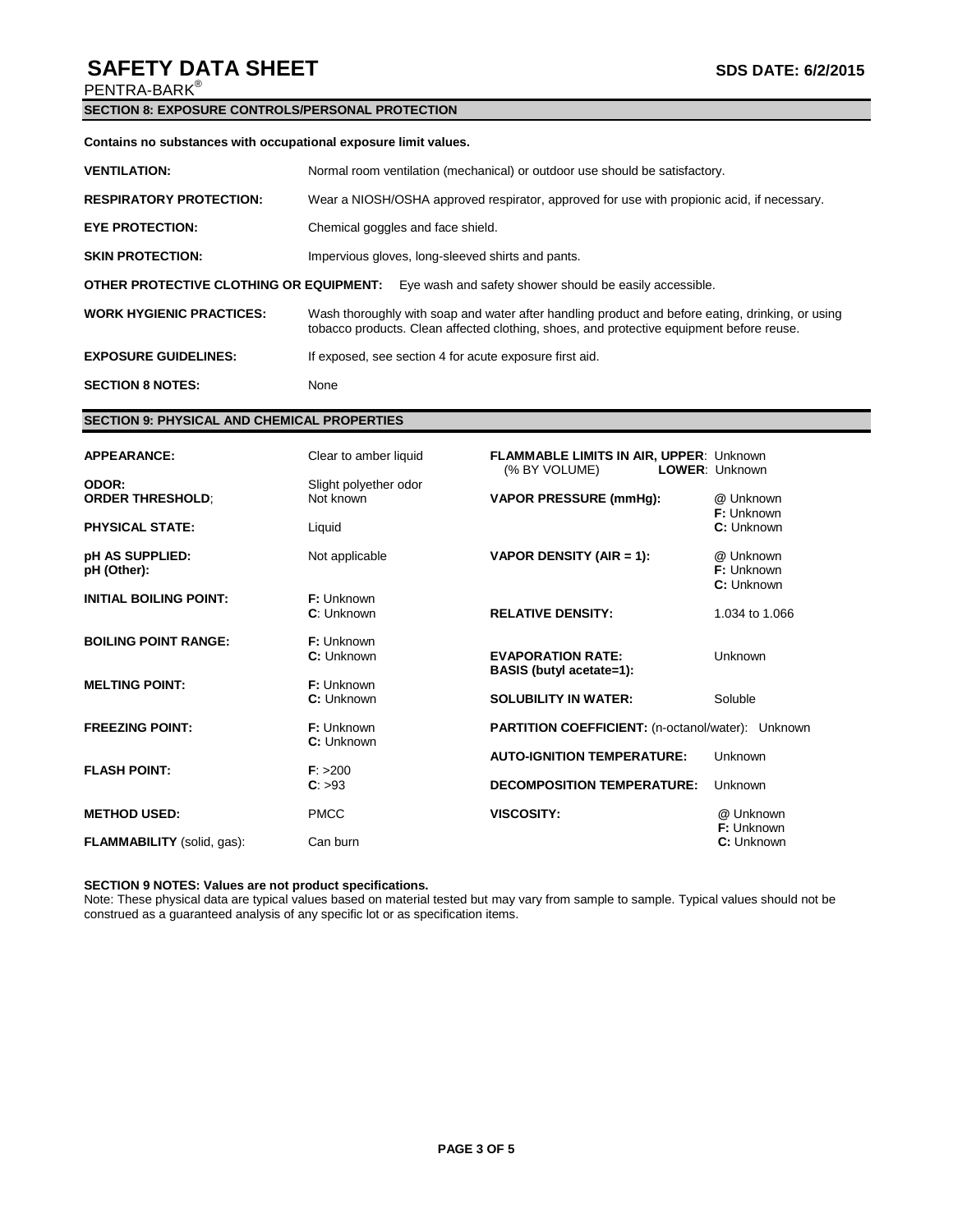# **SAFETY DATA SHEET SDS DATE: 6/2/2015**

 $\mathsf{PENTRA}\text{-}\mathsf{BARK}^\circledast$ 

|                                                         | <b>SECTION 10: STABILITY AND REACTIVITY</b>                                                                                                                                                                                    |  |  |  |  |
|---------------------------------------------------------|--------------------------------------------------------------------------------------------------------------------------------------------------------------------------------------------------------------------------------|--|--|--|--|
| $\boldsymbol{\circledbullet}$<br>STABILITY:<br>Stable   | Unstable $\bigcirc$                                                                                                                                                                                                            |  |  |  |  |
| <b>CONDITIONS TO AVOID (STABILITY):</b>                 | None known                                                                                                                                                                                                                     |  |  |  |  |
| INCOMPATIBILITY (MATERIAL TO AVOID):                    | None known.                                                                                                                                                                                                                    |  |  |  |  |
| <b>HAZARDOUS DECOMPOSITION OR BY-PRODUCTS:</b>          | None known                                                                                                                                                                                                                     |  |  |  |  |
| <b>HAZARDOUS POLYMERIZATION:</b>                        | Will not occur                                                                                                                                                                                                                 |  |  |  |  |
| <b>CONDITIONS TO AVOID (POLYMERIZATION):</b> None known |                                                                                                                                                                                                                                |  |  |  |  |
| <b>SECTION 10 NOTES:</b>                                | None                                                                                                                                                                                                                           |  |  |  |  |
| <b>SECTION 11: TOXICOLOGICAL INFORMATION</b>            |                                                                                                                                                                                                                                |  |  |  |  |
| <b>TOXICOLOGICAL INFORMATION:</b>                       |                                                                                                                                                                                                                                |  |  |  |  |
| <b>MIXTURE TOXICITY</b>                                 | LD50 Acute oral toxicity >2360mg/kg (Rat)<br>LD50 Acute dermal toxicity >5000mg/kg (Rabbit)<br>Acute eye Irritation (Rabbit) effects cleared in 7 days<br>Acute Dermal irritation (Rabbit) 0.04 based on a 48 hour observation |  |  |  |  |
| <b>COMPONENT TOXICITY</b>                               | None                                                                                                                                                                                                                           |  |  |  |  |
| <b>SECTION 11 NOTES:</b>                                | None                                                                                                                                                                                                                           |  |  |  |  |
| <b>SECTION 12: ECOLOGICAL INFORMATION</b>               |                                                                                                                                                                                                                                |  |  |  |  |
| <b>ECOLOGICAL INFORMATION:</b>                          | Not available                                                                                                                                                                                                                  |  |  |  |  |
| <b>ECOTOXICITY:</b>                                     | Not available                                                                                                                                                                                                                  |  |  |  |  |
| <b>BIOACCUMULATIVE POTENTIAL:</b>                       | Not available                                                                                                                                                                                                                  |  |  |  |  |
| <b>MOBILITY IN SOIL:</b>                                | Not available                                                                                                                                                                                                                  |  |  |  |  |
| OTHER ADVERSE EFFECTS:                                  | Not available                                                                                                                                                                                                                  |  |  |  |  |
| <b>SECTION 12 NOTES:</b>                                | None                                                                                                                                                                                                                           |  |  |  |  |
| <b>SECTION 13: DISPOSAL CONSIDERATIONS</b>              |                                                                                                                                                                                                                                |  |  |  |  |
| <b>WASTE DISPOSAL METHOD:</b>                           | Do not contaminate water, food or feed by storage or disposal. Dispose of contents in container to an<br>approved waste disposal facility in accordance with all federal, state and local regulations.                         |  |  |  |  |
| <b>CONTAINER DISPOSAL:</b>                              | Triple rinse (or equivalent) adding rinse water to application tank. Offer container for recycling or<br>dispose of in a sanitary landfill or by other procedures approved by local regulations.                               |  |  |  |  |
| <b>RCRA HAZARD CLASS:</b>                               | None                                                                                                                                                                                                                           |  |  |  |  |
| <b>SECTION 13 NOTES:</b>                                | None                                                                                                                                                                                                                           |  |  |  |  |